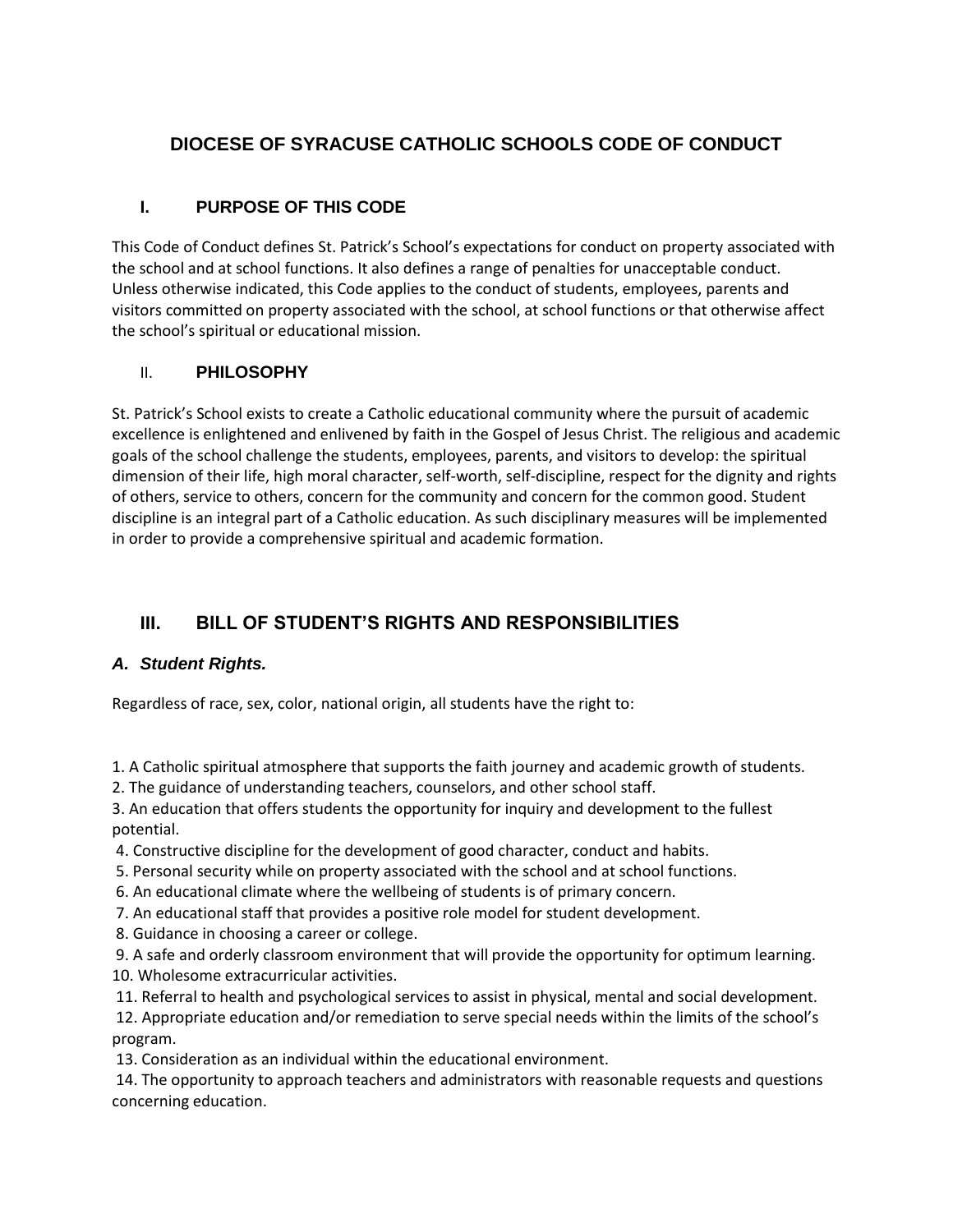# *B. Student Responsibilities.*

All students are accountable for their own behavior on parish or school property and at school functions, and have the responsibility to:

1. Take full advantage of the opportunities for spiritual and academic growth provided by the school.

- 2. Treat others with the dignity and respect they deserve as children of God.
- 3. Comply with the provisions of this Code while on school property and at school functions.
- 4. Grow in character and knowledge as they grow in ability.
- 5. Be honest with themselves and others.
- 6. Show respect for fellow students, teachers and all school staff.
- 7. Set a positive example so that others may enjoy and profit from their company.
- 8. Perform all assignments to the best of their ability.
- 9. Consider their education as preparation for the future.
- 10. Obey all school rules and regulations.
- 11. Respect public, private and school property.
- 12. Attend school regularly and punctually.
- 13. Develop high moral standards and the courage to live by them.

14. Strive for mutually respectful relationships with teachers and comply with reasonable requests of teachers and administrators.

15. Develop opinions and values that will make them an asset to the school community.

# **IV. DEFINITIONS**

## *A. Definitions of Key Words and Terms.*

For purposes of this Code, the following words and phrases shall have the meanings set forth below:

1. **Assaul**t: The physical abuse, or infliction of personal injury, or unlawful detention of any person and the intentional use of physical force, or the threat thereof, that

places, or attempts to place, another person in well-founded fear of personal injury.

**2. Controlled Substance**: A drug or other substance identified in certain provisions of the federal Controlled Substances Act specified in both federal and state law and regulations that apply to this Code.

3**. School Function**: Any school-sponsored extra-curricular event or activity.

4. **School Property**: Any place in or within any building, structure, athletic playing field, playground, parking lot or land contained within the real property boundary lines of the parish or school complex, or other church owned or controlled property, or in or on a school bus operated by a public school District.

5. **Explosive**: An explosive device of a nature or in a quantity that is sufficient to cause injury to the person of the holder thereof or to the person or property of others, including the School.

6. **Illegal Drugs**: A controlled substance except for those legally possessed or used under the supervision of a licensed health-care professional, or those legally possessed or used under any other authority under the Controlled Substances Act or any other federal or New York State law.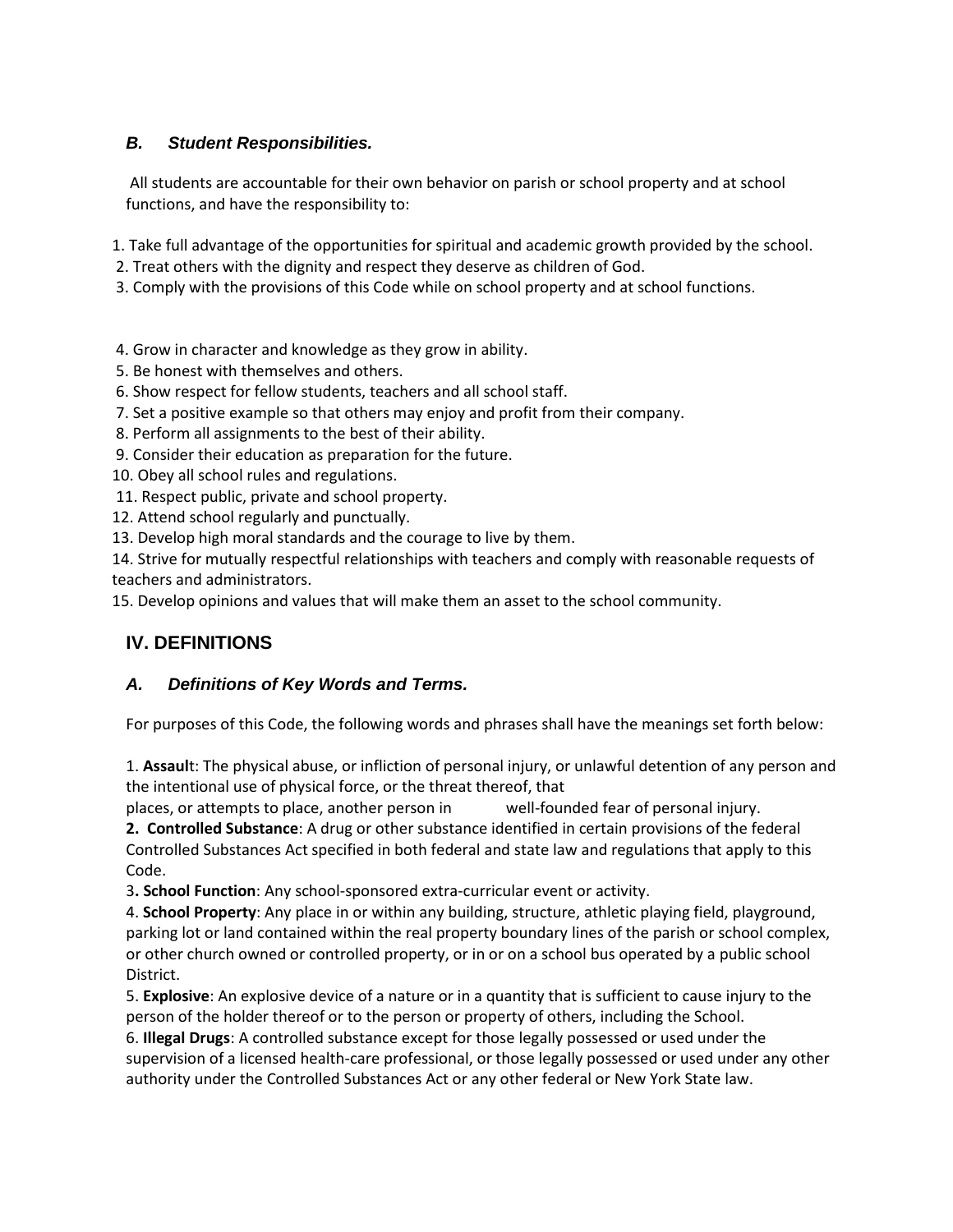7**. Illegal Substances**: Alcohol, illegal drugs and inhalants, marijuana, cocaine, LSD, PCP, amphetamines, heroin, steroids, look-alike drugs, and any substances commonly referred to as "designer drugs."

8. **In-School Suspension**: The temporary removal of a student from the classroom and the placement of that student in another designated area of the school building where the student will be supervised and will receive substantially equivalent, alternative education. The student may not attend any type of 17 extracurricular activities during the period of the suspension. All conditions for reentry must be satisfied for the student to be readmitted to classes.

9. **Out-of-School Suspension**: The temporary removal of a student from the classroom and out of the school building. During this time, the student will receive substantially

equivalent, alternative education. The student may not attend any type of extracurricular activities during the period of the suspension. All conditions for reentry must be satisfied for the student to be readmitted to classes.

10**. Parent**: The biological, adoptive or foster parent, guardian or person in parental relation to a student.

11. **Suspension**: The disciplinary removal of a student from his or her regular educational program and activities.

12. **Expulsion**: The permanent removal of a student from the school program.

13. **Violent Student**: A student under the age of 21 who (a) commits an act of violence upon a school employee; or (b) commits, while on school property or at a school function, an act of violence upon another student or any other person lawfully on school property or at a school function; or (c) possesses a weapon while on school property or at a school function; or (d) displays, while on school property or at a school function, what appears to be a weapon; or (e) threatens, while on school property or at a school function,

to use a weapon; or (f) knowingly and intentionally damages or destroys the personal property of any school employee or any person lawfully on property or at a school

function; or (g) knowingly and intentionally damages or destroys school property.

14. **Visitor**: Anyone on school property or at a school function who is not a school employee or a student of the school building in which the individual is physically present.

15. **Weapon**: A firearm as defined in 18 USC § 921 for purposes of the Gun Free Schools Act, as any device, instrument, material or substance, animate or inanimate, that is used for, or is readily capable of causing death or serious bodily injury, and any other gun, pistol, revolver, shotgun, rifle, machine gun, disguised gun, BB gun, starter gun, pellet gun, dagger, dirk, razor, stiletto, switchblade knife, gravity knife, pocket knife, brass knuckles, sling shot, metal knuckle, knife, box cutter, cane sword, electronic dart gun, Kung Fu star, electronic stun gun, pepper spray or other noxious spray, explosive or incendiary bomb, or other device, instrument, material or substance that can cause serious physical injury or death when used as a weapon.

# **V. THE ROLES OF OTHERS IN THE SCHOOL COMMUNITY**

## *A. Teachers and Other Professional Staff.*

The role of the teaching and other professional staff employed by the school is to:

1. Demonstrate, by word and action, respect for the Catholic Identity of the school, law and order and self-discipline.

2. Keep students and parents informed regarding student progress.

3. Express concern and enthusiasm for teaching and learning.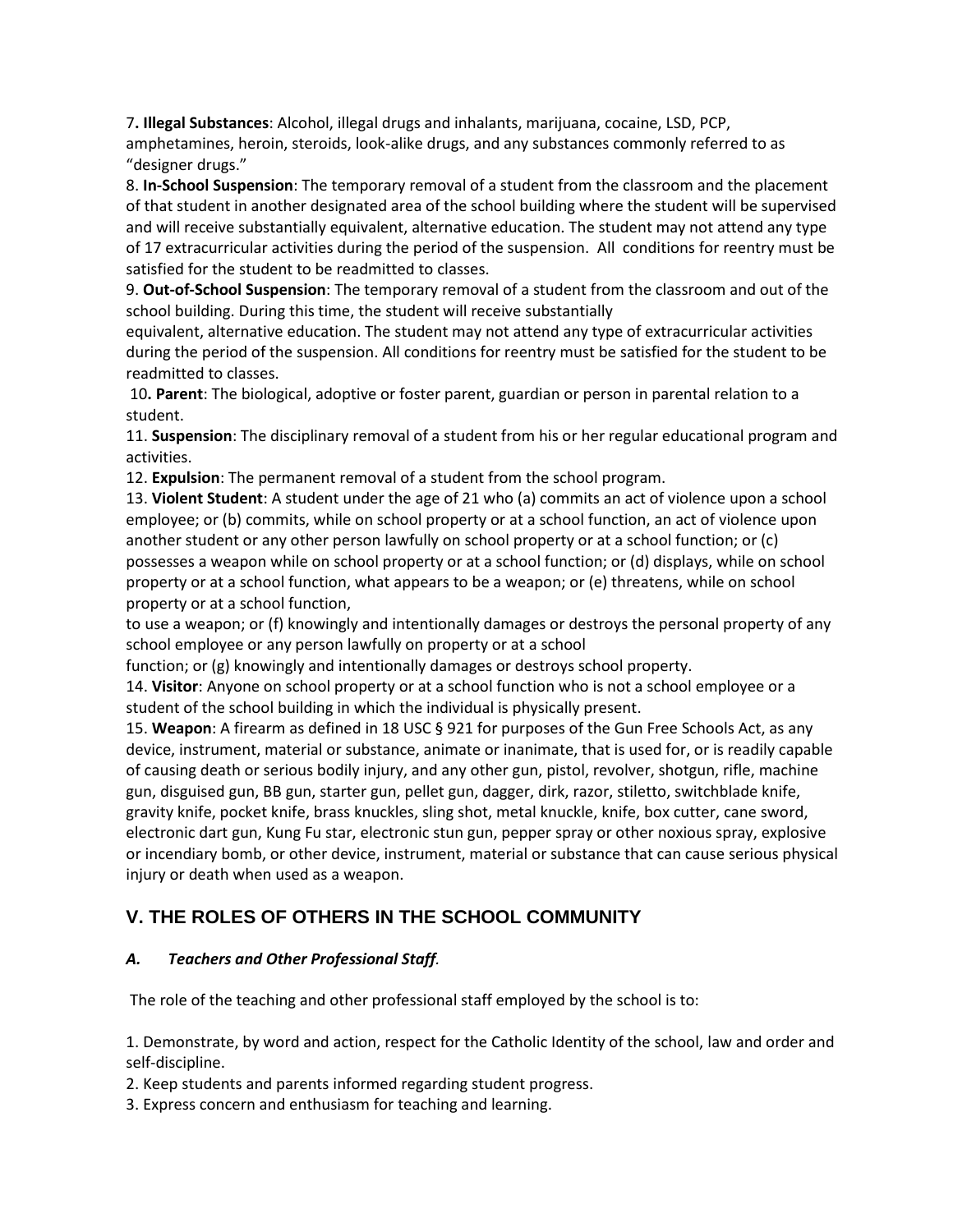4. Treat students as individuals, with concern and respect.

5. Provide direction and guidance so students can learn to think, reason, and be responsible for their actions.

6. Become knowledgeable of school rules and regulations regarding student conduct and require that there be observance of the same.

7. Be consistent, fair and firm in dealing with students both in and out of the classroom. 8. Reinforce positive student behavior.

9. Seek appropriate resources to effect positive change in student behavior.

10. Use available resources to bring about positive behavioral changes in the classroom before seeking assistance from the administration for discipline problems.

#### *B. The Administrative Staff.*

The role of a School Administrator is to:

1. Maintain an environment that is reflective of the religious and academic goals of Catholic Schools in the Diocese of Syracuse.

2. Responsibly exercise the authority assigned by the Bishop, the Pastor, the Superintendent of Schools and Assistant Superintendents.

3. Develop effective schedules and teaching assignments for students and staff.

4. Be consistent, fair, and firm in decisions affecting students, staff and parents.

5. Demonstrate, by word and example, respect for the Catholic Identity of the school, law and order, self-discipline, and sincere concern for all persons under their authority.

6. Participate in the development of rules and regulations and make them known and understood by students, staff and parents.

7. Initiate and maintain open lines of communication with students, staff, parents, parish officials and diocesan representatives.

8. Become involved with students by attending school activities and visiting classrooms.

9. Work with students, teachers, counselors, and parents to establish cooperative techniques for bringing about an effective educational program.

## *C. Parents of Students.*

The role of the parent of a student is to:

1. Encourage the child to take advantage of the spiritual, academic, and social opportunities provided by the school.

2. Ensure the child attends school punctually and regularly as required by law.

3. Know and understand the rules and regulations their child is required to observe at school.

4. Strive to keep their child in good health.

5. Require their child to be clean and dressed consistent with acceptable standards, the school's dress code, and the requirements of this Code.

6. Encourage their child to learn and respect the rights of others.

7. Teach their child, by word and example, respect for the Catholic Identity of the school and for law and authority.

8. Provide guidance for their child to develop socially and morally acceptable standards of conduct and behavior.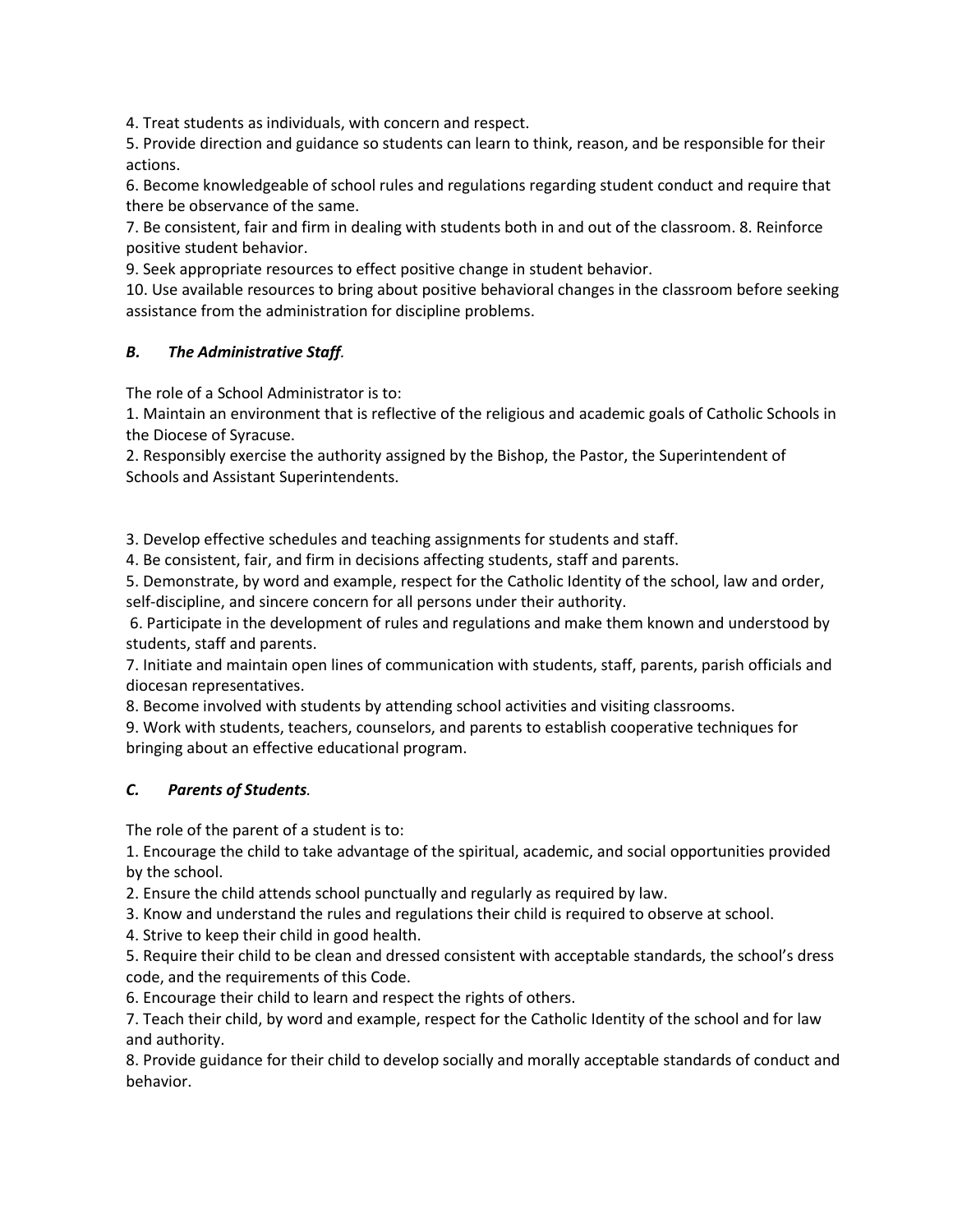9. Become involved in their child's school, with its teachers, programs and activities, and to attend conferences and school functions.

10. Encourage and support their child in completing homework assignments.

11. Recognize that primary responsibility for their child's welfare and development rests with the parent.

12. Satisfy financial obligations to the school.

# **VI. VIOLATIONS OF THE CODE OF CONDUCT**

## *A. Acts of Misconduct Defined.*

The School expects the members of the school community to conduct themselves in an appropriate and civil manner, with proper regard for the rights and welfare of students, employees and other members of the school community, and for the care of school facilities and equipment. The commission of any of the following acts (as they are defined below) is prohibited on school property and at a school function. Such conduct is punishable by the penalties set forth in Section VII of this Code after compliance with the procedures set forth in Section VIII hereof.

1. **Act of Violence:** To strike, hit, kick, punch, scratch or otherwise physically assault another person; to damage or destroy the personal property of a student, teacher, administrator, other school employee or any person lawfully on school property; or to intentionally damage or destroy school property; or to commit any act that is included within the definition of a violent pupil, as defined herein. Acts of violence include Arson, Assault, Bomb Threats, Fighting, and Possession of an Explosive or a Weapon.

2. **Arson**: The intentional destruction or other damage by fire, explosion or smoke to real property or personal property of the school, to personal property of school students or staff, or to personal property of third parties.

3. **Assault**: The physical abuse, or infliction of personal injury, or unlawful detention of any person and the intentional use of physical

force, or the threat thereof, that places, or attempts to place, another person in well-founded fear of personal injury.

4. **Bias Harassment**: The act of threatening bodily harm or by repeatedly tormenting another person based on the victim's race, ethnic

5. **Bomb Threat**: The intentional false claim that an explosive device is located on school property or at a school function.

6. **Cheating**: The act of giving or receiving (or conspiring to give or receive) answers to class assignment (includes copying computer

material) or test answers from another source.

7. **Chronic Violation of School Rules**: The accumulation of any combination of detentions and suspensions that equals 10 or more in a semester.

8. **Destruction of Property**: The destruction, defacing or other impairment of school property or property belonging to other persons.

9. **Disorderly Conduct**: Conduct that obstructs or disrupts a teaching, research, administrative or disciplinary procedure or any other authorized School activity. Disorderly Conduct includes, but is not limited to, running in hallways; making unreasonable noise; using language or gestures that are profane, lewd, vulgar or abusive; the willful interference with the free flow of vehicular or pedestrian traffic; or engaging in any willful act that disrupts the normal operation of the school community.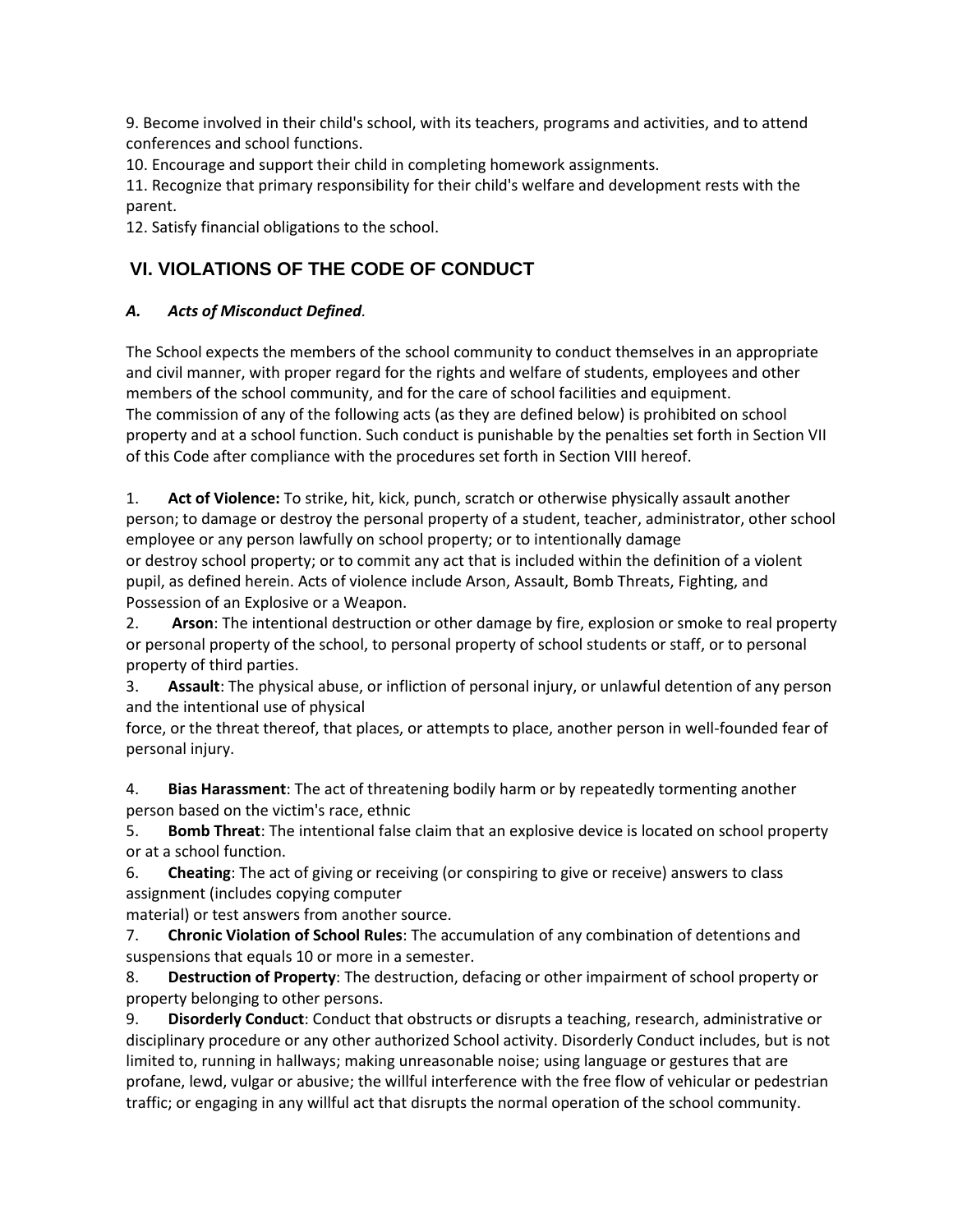10. **Disruptive Conduct**: Conduct by a student under the age of 21 that is substantially disruptive of the educational process or substantially interferes with the teacher's authority in the classroom or other educational setting. Disruptive Conduct includes, but is not

limited to, the failure to comply with the lawful directions of teachers, school administrators or other school employees, and speech or gesture which, by virtue of its content and/or circumstances, is likely to disrupt the conduct or classes of other school activities or to undermine the maintenance of discipline within the school setting. Disruptive Conduct also includes being late for school or class; being unprepared for class; and committing other conduct that detracts from the delivery of the school's educational program.

11. **Dress Code Violation**: The appearance of a student at school in clothing other than that specified in the school's dress code without permission.

12. **Drug or Alcohol Violation**: The possession, use or sale of an Illegal Drug or Illegal Substance, or the act of being under the influence of drugs without appropriate authorization (includes substances controlled by law, marijuana, medications or other drugs or substances which stimulate or are purported by the student to be any of the above). Insubordination while under investigation for a drug violation will also be considered a drug violation.

13. **Extortion**: Any intentional action which reasonably instills fear in another individual that the actor or another person will cause injury to the persons or property of that individual or another person for the purpose of

obtaining money or property from that individual.

14. **False Alarm**: The intentional or grossly negligent activation of a fire alarm when no threat of fire exists, or the initiation, instigation or communication to the school, or

any of its employees of any other claim of fire or threat thereof when none exists.

15. **Fighting**: Combative physical contact or other violent encounters between two or more persons.

16. **Forgery**: The involvement in the imitation or fabrication of another's signature or written work.

17. **Harassment**: The act of threatening bodily harm or repeatedly tormenting another person and any other behavior that is intended to or has the reasonable effect of annoying, intimidating or causing fear in another. Harassment may take the form of comments, name-calling, jokes, stalking, perpetuating rumors or gossip, offensive gestures, offensive remarks, physical abuse, or any other behavior that is designed to annoy, intimidate, or cause fear.

18. **Insubordination**: The refusal or failure to comply with any school rule, regulation or policy (including those relating to attendance), or the failure to comply with a reasonable

request from school personnel or representatives authorized to make such a request. Insubordination, as it relates to students, includes, but is not limited to, the failure to comply with the lawful directives of teachers, school administrators or other school employees in charge of students or otherwise demonstrating disrespect toward such individual; lateness for, missing or leaving school without permission; and skipping detention. Insubordination, as it relates to non-students, includes, but is not limited to, the violation of regulations governing the use of school property, and the failure to comply with the lawful directions of school employees or law enforcement officers acting in performance of their duties.

19. **Littering**: The general distribution or dissemination of printed, written, recorded or other materials without the prior approval of the building principal. The granting of approval or the refusal to grant the same shall be determined pursuant to administrative guidelines for the distribution and dissemination of materials on school property

20. **Loitering**: Remaining in an area after the bell when assigned to a particular classroom at that time. Loitering also includes congregating in the halls to impede traffic, or standing next to the building.

21. **Other Misconduct**: The act of soliciting, commanding, aiding or otherwise abetting any person to commit any act or conduct that is proscribed by this Code, and the commission or omission of any act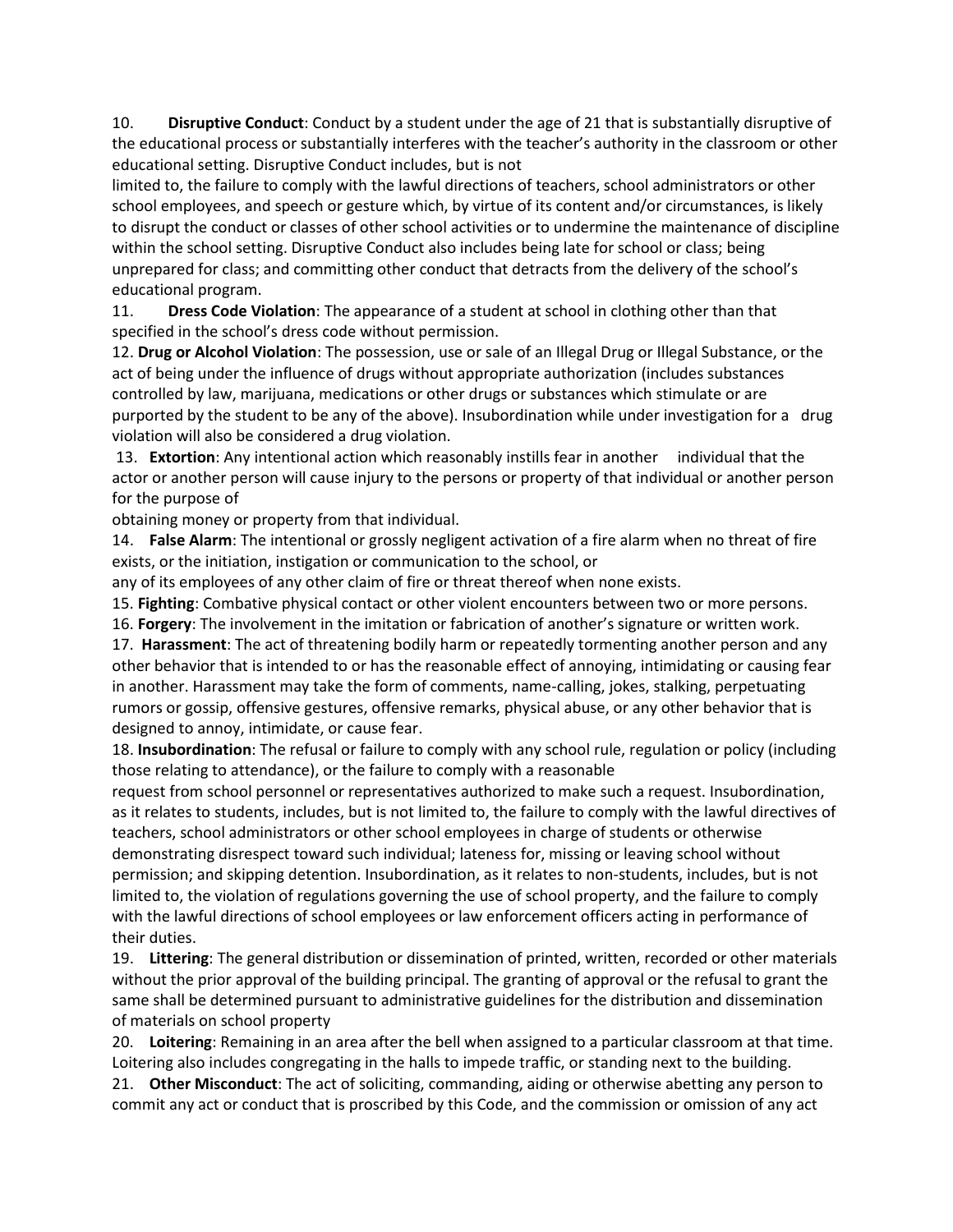which is in violation of any Federal or State law or any school rule or regulation, including the School's Safety Plans.

22. **Parking Violations**: The act of parking a student-operated vehicle on school property without a parking permit, or parking in

unauthorized areas. The school assumes no liability for vandalism/theft of the vehicle while on school property. In addition, student vehicles are subject to search with reasonable suspicion.

23. **Plagiarism**: The unauthorized use of another's material that is represented as one's own work.

24. **Possession of an Explosive**: The use, actual or constructive possession, or the sale of an explosive.

25. **Possession of a Weapon:** The use, actual or constructive possession, or the sale of a weapon.

26. **Reckless Endangerment**: The commission of any act that has the likely potential to cause bodily harm to another individual or oneself.

27. **Repeatedly Disruptive Conduct**: Misconduct that result in the student being sent from the classroom by teacher(s) on five or more occasions during a semester.

28. **Sexual Harassment**: The act of threatening bodily harm or repeatedly tormenting another person based on gender. Sexual harassment may take the form of comments, jokes, name

calling, innuendoes, offensive conversations, perpetuating unwelcome touching of another's clothes, pinching, whistling or other noises, blocking a victim's path, assault, or any other behavior that is intended to or has the reasonable effect of being offensive based on a person's gender.

29. **Tardy**: Students are tardy when they are not in their seats when the bell rings. Tardy to homeroom means arriving to homeroom after the bell, but before the attendance has been sent to the main office. 30. **Theft:** The unlawful use, taking possession of, or control over, property belonging to the school or another.

31. **Threatening the Well Being of another Person**: The act of making a threat of any kind that has at its end the harm to another person.

32. **Tobacco Violations**: The act of possessing, smoking or chewing tobacco or tobacco products anywhere on school grounds. The use

of tobacco is not allowed anywhere on school grounds by law.

33. **Traffic Violation**: The operation of a motor vehicle on school property at a speed in excess of fifteen (15) miles per hour, or the operation of snowmobiles, motorbikes, go-carts, motor scooters, and other similar vehicles propelled by gasoline, diesel oil, fossil fuel or electric powered engines on school property. The only motor vehicles allowed to be operated on school property are those automobiles, buses and trucks that are (a) licensed by the

Department of Motor Vehicles, (b) insured in compliance with the mandatory provisions of the Vehicle & Traffic Law, and (c) lawfully

operated on the school's driveways, parking fields or other portions of school property for the purpose of attending school activities or conducting business or performing services for the school.

34. **Trespassing**: The entry upon or use of school property without proper authorization in situations where said property is restricted in entry or use.

35. **Truancy**: The act of being illegally absent from school without the knowledge and consent of a parent/guardian, or failing to attend

school when expected to be in school, or leaving school without the permission of the administration, or failing to attend classes in consecutive periods.

36. **Violation of the Technology Policy**: The act of using computer technology in a manner that is not consistent with the Technology Policy that is included in this handbook.

37. **Vandalism**: The willful destruction of the real or personal property of the school or another person. (In addition to suspension, restitution in the form of money or work will be expected.)

*A. The School's Dress Code.*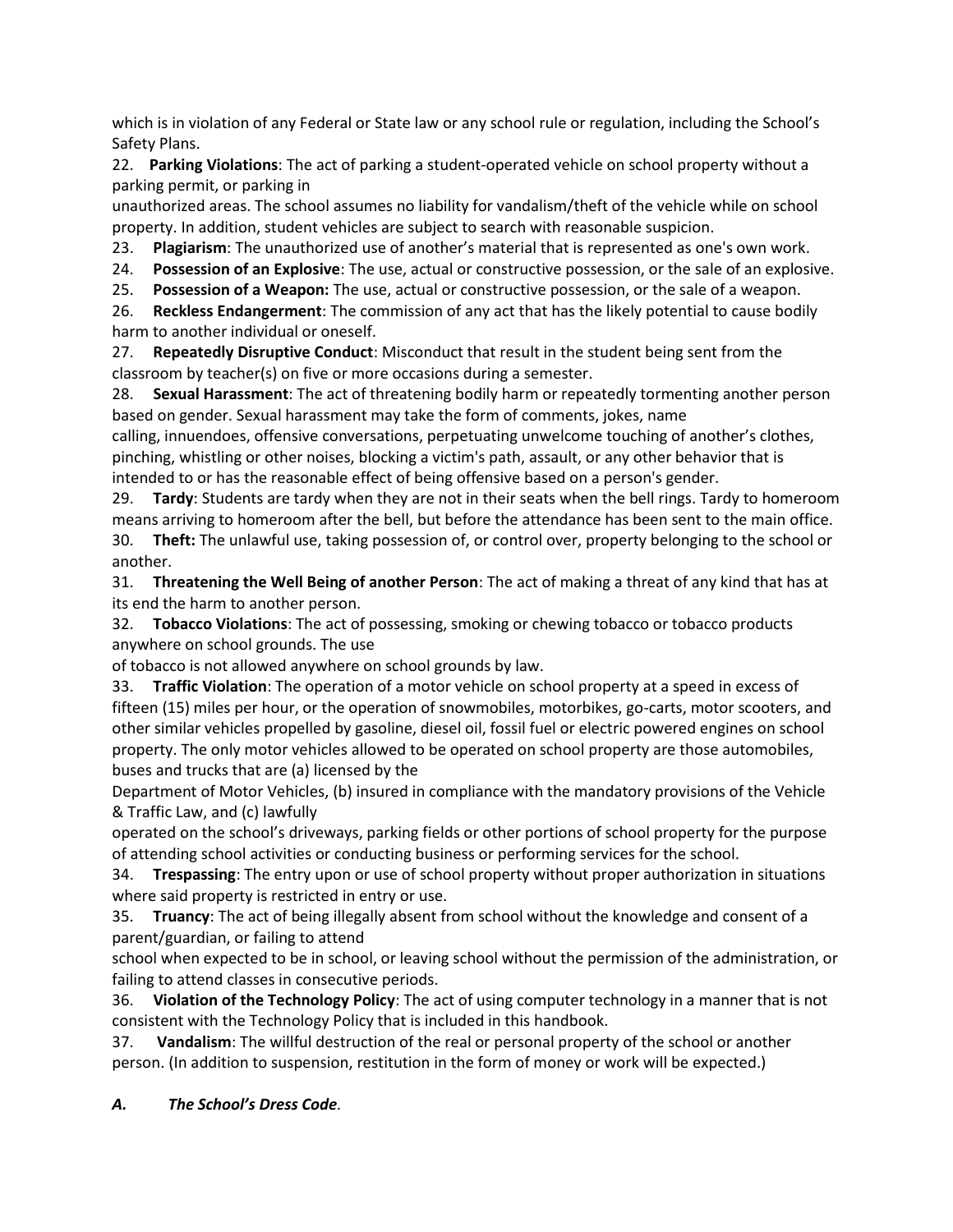The school employees and students shall be appropriately groomed and dressed while on school property and at school functions. Teachers and all other school employees should exemplify and reinforce acceptable student dress and help students develop an understanding of appropriate appearance in the school setting. Also, visitors are to be appropriately attired while on school property and at school functions. Each building principal shall inform all students and their parents of the student dress code at the beginning of the school year, and of any revisions to the dress code made during the school year.

# *B. Conduct on School Buses.*

When riding the school bus, the student is responsible to comply with all of the rules and regulations established by the public school district providing the transportation. In addition, the school may impose a penalty on a student after receiving a report of misbehavior from a representative of the public school district's transportation department. When riding vehicles owned or rented by the school, all of the provisions of the school's discipline policy and code of conduct apply.

# *C. Visitors.*

The School encourages parents to visit the school and classrooms. However, since schools are a place of work and learning, certain limits must be set for such visits. For these reasons, the following rules apply to visitors to the schools:

1. The building principal has authority over all persons in the building and on the school grounds.

2. All visitors to the school must report to the principal's office upon arrival at the school to sign the visitors register and be issued a visitors identification badge. The identification badge must be worn at all times while in the school or on school grounds, and returned to the principal's office before leaving the building. Visitors attending school functions that are open to the public, such as parent-teacher organization meetings or public gatherings, are not required to register.

3. Parents who wish to observe a classroom while school is in session are required to arrange such visits in advance with the school's administrator and classroom teacher, so that class disruption is kept to a minimum.

4. Teachers should not be expected to take class time to discuss individual matters with visitors.

5. All visitors are required to abide by the rules for conduct on school property contained in this Code.

# *D. Misconduct Committed Off School Property.*

Students, staff and visitors may be disciplined for misconduct that is not committed on school property or at a school function if such misconduct in the professional opinion of the school administration (1) is a violation of civil or criminal law involving moral turpitude (2) would reflect or discredit the reputation of St. Patrick's School, (3) threatens the health, safety or welfare of a student, teacher or other member of the school staff, or (4) is contrary to the moral, religious, or orthodox principles of the Roman Catholic Church or the philosophy, policies, goals, and commitments of St. Patrick School, (5) is likely to interfere with a positive educational environment, or (6) constitutes sexual or another form of harassment that is likely to carry over to the educational environment. At its sole discretion the administration may impose any penalty within the range of penalties outlined by the violator's respective group including expulsion, termination and ejection.

# *E. Misconduct Not Specifically Defined.*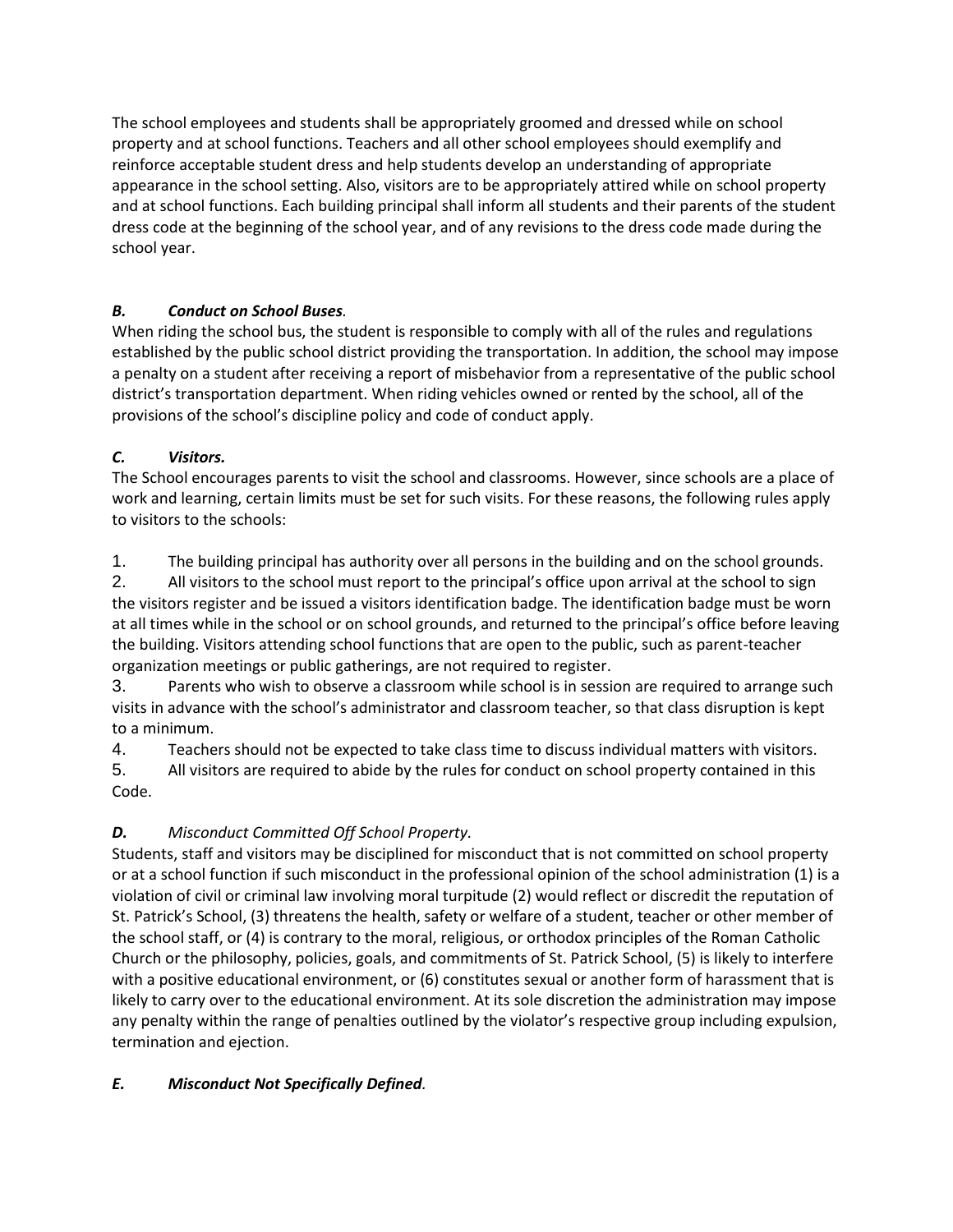The definitions of misconduct set forth in Section VI. of this Code are not meant to be all-inclusive. Thus, any conduct not defined in

this Code that violates any federal or New York State statute, or any rule, regulation or established practice of the school, shall be

punishable by penalty to be imposed at the discretion of the appropriate school personnel.

## *F. School Building Rules*

The principal of each school building has the authority to establish standards of conduct and rules for local matters, school building activities and the granting or withholding of student privileges. These standards and rules may include procedures for homeroom; student assemblies; emergency drills; study halls; use of the cafeteria; conduct in the building hallways; use of student lockers; student ID's and student passes; school parking privileges; book bags and backpacks in the building; bicycles, skateboards, roller

blades and similar means of transportation; the use of electronic devices and laser pointers; and other local matters related to discipline and order in the building.

## *G. Partnership*

Education is a partnership between the school and its students' parents. If in the view of the school that partnership is no longer viable, it may be necessary to withdraw the student(s).

# **VII. PENALTIES FOR VIOLATIONS OF THE CODE OF CONDUCT**

Students, employees and visitors who violate this Code will be subject to disciplinary action as the facts may warrant, including any of the penalties listed below:

## *A. Range of Potential Responses.*

## 1. **Scope**

The penalties described in this section are the range of penalties that may be imposed upon any student who is determined to have committed any act of misconduct specified in Section VI of this Code.

## 2. **Corrective Actions**.

School authorities may use a range of possible responses to misconduct committed by a student. In some circumstances, a primary response will be to discuss the student's conduct with the parents in an attempt to correct such inappropriate behaviors. In addition, the school may attempt any or all of the following corrective actions:

(a) Parent Conference: The student's parent or guardian will be contacted for a conference. The conference will include the student, his/her parent or guardian, school personnel and others whose participation is deemed appropriate by the School.

(b) **Disciplinary Probation**: School authorities will place students on probation in addition to imposing a penalty for the misconduct. If the student complies with the specific terms of the probation no additional disciplinary action will be imposed. The probation agreement will further provide that, if the terms of the probation are violated, additional disciplinary action will be taken.

(c) **Special Disciplinary Probation**: The student and school authorities may agree that the student will be placed on special disciplinary probation with no other penalty imposed for the misconduct, provided that the student complies with the specific terms of the probation. The probation agreement may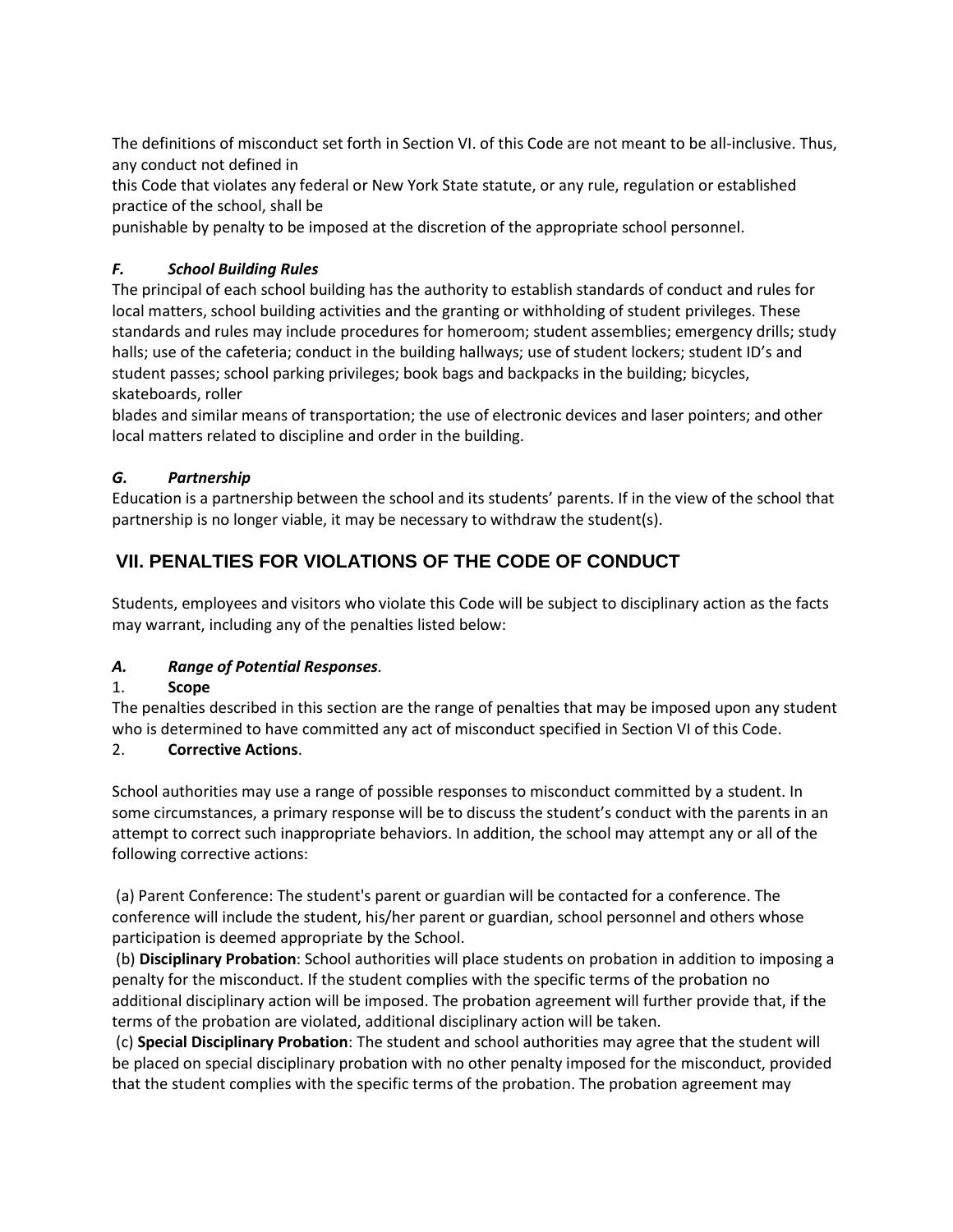further provide that, if the terms of the probation are violated, the student may be disciplined for the original act of misconduct after an informal conference with parents.

(d) **Counseling**: Students may be referred for counseling in appropriate cases.

(e) **Court Intervention**: Court assistance in the form of a PINS (Person In Need of Supervision) petition.

#### (f) **Range of Penalties**

Students who violate this student discipline code will be subject to appropriate disciplinary action including, but not limited to, one or more of the following:

(a) Verbal Warning

(b) Parent Notification

(c) Written Warning Signed by Parents

(d) Parent/Teacher Conference

(e) Parent/Teacher/Administrator Conference

(f) Counseling

(g) Special Probation

(h) Detention

(i) Suspension from athletic, social, or extracurricular activities

(j) In-school Suspension: The principal may suspend a student from attendance at class. The parent or guardian will be notified of such suspension by telephone and/or letter. The student may not attend school activities during the period of the suspension. All conditions for reentry must be satisfied before the student is readmitted.

(k) Out-of-school Suspension: The principal may suspend a student from attendance at class. The parent or guardian will be notified of such suspension by telephone and/or letter. The student may not attend school activities during the period of the suspension.

(l) Expulsion: The school removes the student from enrollment in the school. The academic records of the student will be sent to the student's respective public school district unless the school is advised in writing to send them to another educational institution.

**3.** In addition, the principal may invoke the following when in his or her discretion they are warranted: (a) **Principal's Disciplinary Conference**: A disciplinary conference may be scheduled before the principal, or his or her designee at the discretion of the principal. At this time the student and his or her parents will have an opportunity to discuss the infractions

and respond. In addition, at the Disciplinary Conference the student and his or her parent will have the opportunity to provide the principal with any other information they feel will help the principal understand the student's behavior. At the conclusion of such hearing, the principal may take whatever action is deemed appropriate, including but not limited to, indefinite suspension from school or expulsion. Attorneys are not present at this conference.

(b) **Delegation of Responsibility to Conduct the Disciplinary Conference**: The superintendents, principals or delegate may further delegate the responsibility to conduct the Disciplinary Conference to a school official or to a group such as a School Disciplinary Board. In these cases, the delegate or the School Discipline Board will follow all of the procedure outlined above for the Disciplinary Conference and submit a written recommendation to school officials. The school official will then review the recommendation and render a written decision. The student and parents will be provided copies of this decision and the recommendation on which it was based.

(c) **Personal Liability**: The school may pursue, on behalf of itself or an employee, all available rights and remedies to recover from the student and/or parents of the student for damages to personal property.

(d) **Police Notification**: In cases involving criminal conduct, school authorities may refer the matter to appropriate law enforcement authorities.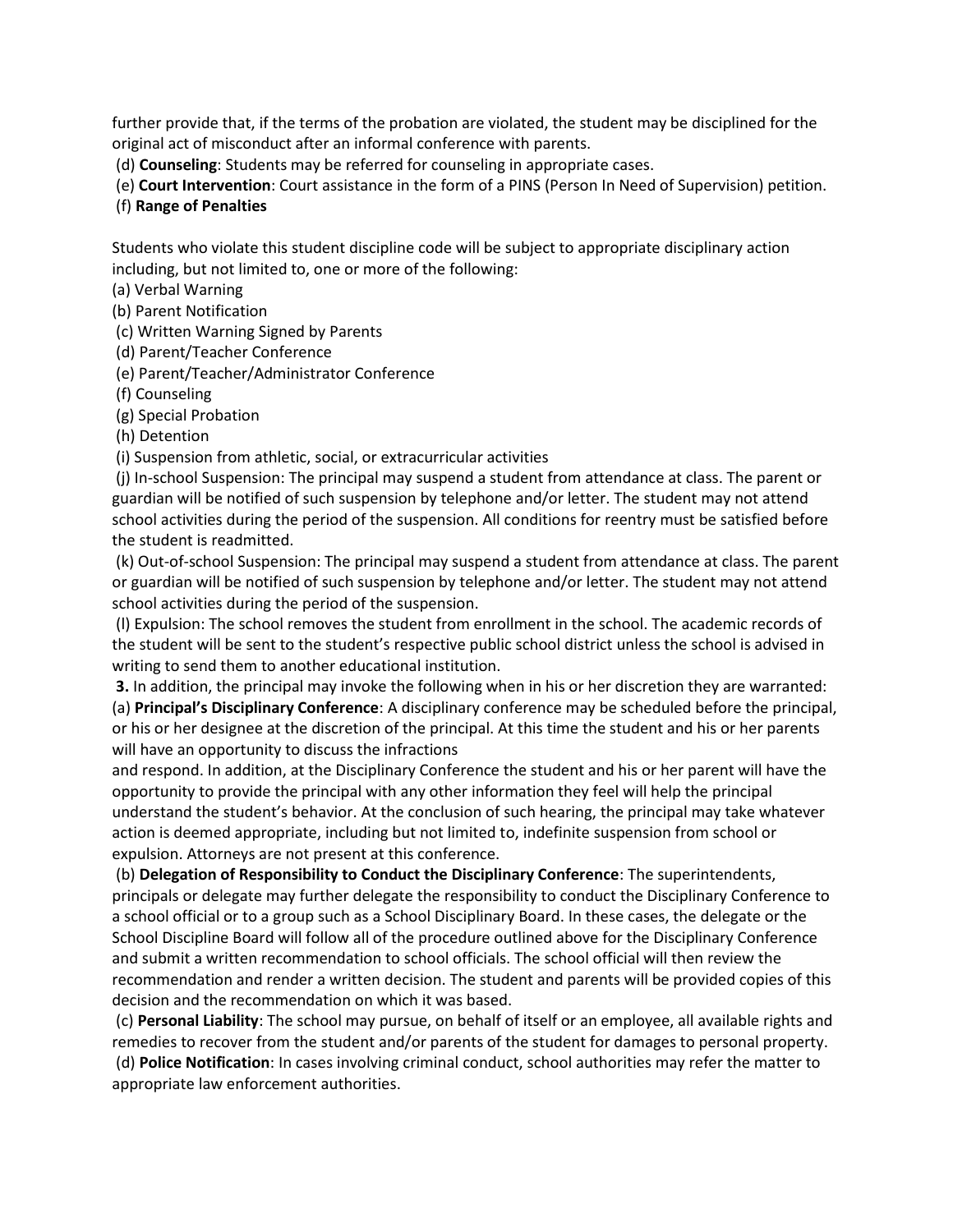## 1. **Academic Sanctions**

In addition to other penalties provided herein, the principal may deny credit for work done and may also deny the right to make-up an assignment or test for Cheating, Leaving a Final Examination Without Permission, Plagiarism and other misconduct that is related to academic performance.

## 2. **Progressive Discipline**

Depending upon the nature of the violation, student discipline is progressive i.e., except in cases of very serious violations, a student's first violation should merit a lighter penalty than subsequent violations. The individual determining the penalty should take into account all other relevant factors in arriving at an appropriate penalty. In the event of a minor infraction, every effort will be made to impose progressive discipline. In the event of a serious infraction, the penalties listed below will be imposed by the administration upon a finding that the student has committed the conduct specified herein. However, the school expressly reserves the right to impose any penalty within the range set forth above for the violation of any school rule when, under the particular circumstances involved, a different penalty is justified in the judgment of the school administration. Depending upon the nature of the violation, the possible penalties listed in Section VII below may be imposed either alone or in combination.

# *B***.** *Penalties for Specific Violations.*

School authorities upon a finding that a student has committed the specific conduct specified herein may impose the following range of penalties: (See attached chart)

## **C.** *Minimum Penalties for Students.*

# 1. **Students who Bring a Weapon to School**

The minimum period of suspension from school for any student found guilty of bringing a Weapon onto School Property will be at least five days. A Discipline Conference with

the Diocesan Superintendent or a delegate will be required to determine if additional punishment is indicated.

## 2. **Students who are Repeatedly Disruptive**

The minimum period of suspension from school for any student who engages in conduct that results in the student being sent out of from the classroom on five or more occasions during a semester, shall be one day.

# 3. **Reports by Teachers**

All staff members must immediately report and refer a violent student to the principal or the superintendent for a violation of

this Code. All recommendations and referrals shall be made in writing, unless the conditions underlying the recommendation

or referral warrant immediate attention. In such cases, a written report is to be prepared as soon as possible by the staff member making the referral.

## *D. For Misconduct at a School*

The principal shall be responsible for enforcing the conduct required by this Code at school functions, and may designate other school employees or agents to take action consistent with this Code. When an individual is committing prohibited conduct that, in the judgment of the principal or his or her designee, does not pose any immediate threat of injury to persons or property, the individual shall be informed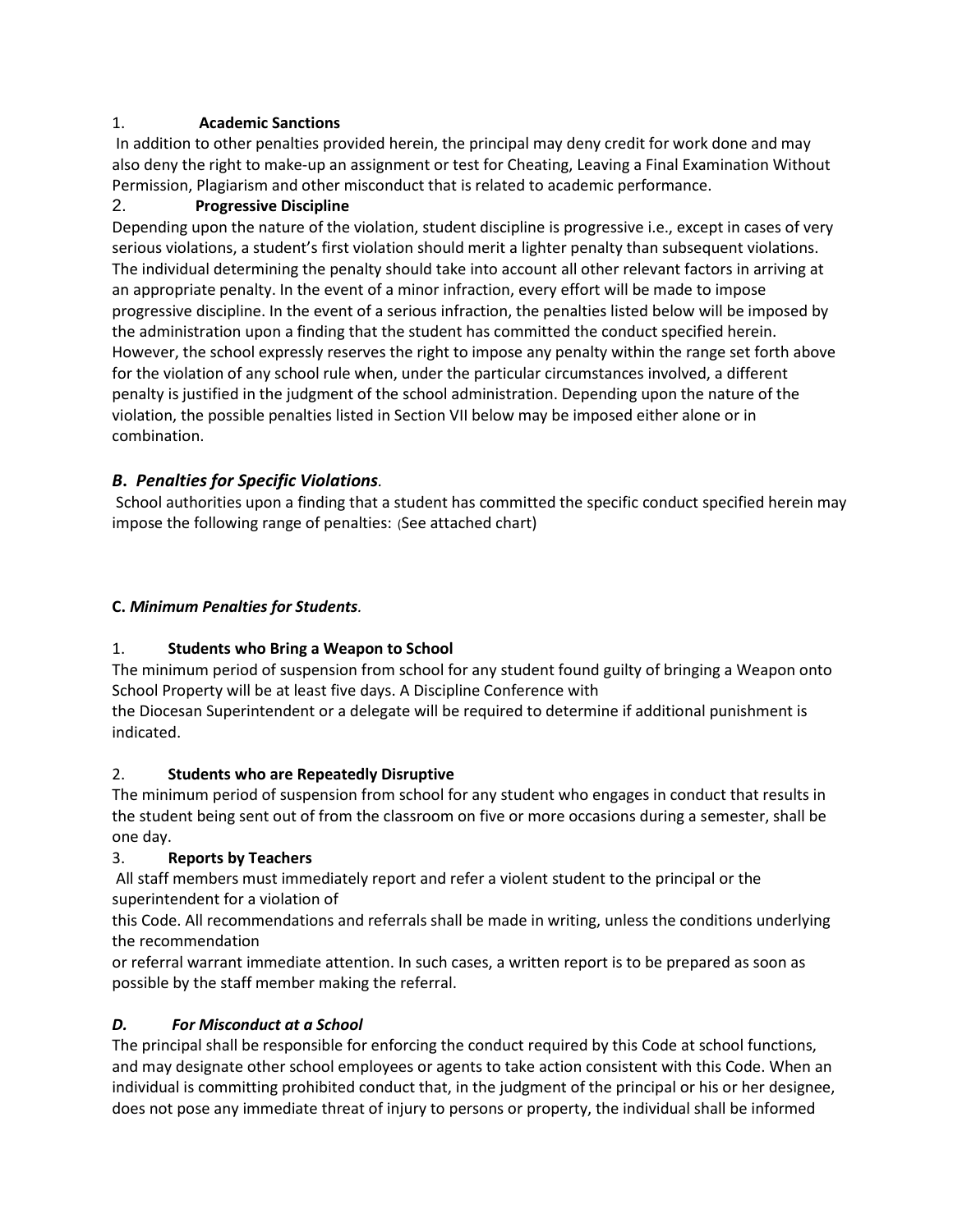that the conduct is prohibited and asked to stop such conduct. The school official shall also warn the individual of the consequences for failing to stop. If the person refuses to stop engaging in the prohibited conduct, or if the person's conduct poses an immediate threat of injury to persons or property, the individual shall be immediately removed from school property or the school function. Students and staff who violate this Code while at a school function shall be subject to immediate ejection from the school function. If necessary, local law enforcement authorities will be contacted to assist in removing the person. The school may initiate disciplinary action against any student or staff member, as appropriate. The school may also pursue civil and/or criminal sanctions against any person violating this Code.

#### *E. For School Employees.*

Any person who, while on school property or at a school function, wrongfully refuses a valid request or command to desist in any conduct prohibited by this Code shall be ejected from the premises. Persons other than students found in violation of this Code of Conduct shall be subject to criminal and/or civil penalties as provided by law. In addition, teachers are also subject to the stipulations of their contract and Personnel Policies Handbook. Support Staff are subject to the stipulations of their Personnel Policies Handbook as well.

#### *F. For Visitors:*

Any unauthorized person on school property will be reported to the school principal. Unauthorized persons will be asked to leave, and the police may be called if the situation warrants. The authorization of visitors who violate this Code to remain on school property or at the School Function shall be withdrawn and they shall be directed to leave the premises. If they refuse to leave, they shall be subject to ejection and to criminal and/or civil penalties by law.

# **VIII. DISCIPLINE PROCEDURES**

#### *A. For Students.*

The amount of due process a student is to be afforded before a penalty may be imposed depends on the severity of the penalty. In all cases, the school employee authorized to impose the penalty must inform the student of the misconduct that he or she is alleged to have committed, and must conduct an informal investigation the facts surrounding the alleged misconduct. All students must be given an opportunity to present their version of the facts to the school personnel imposing the penalty. Additional process shall be afforded as follows:

**1. For Detentions** Teachers, principals and the Superintendent may use after-school detention as a penalty for student misconduct.

#### **2. For Suspensions from Athletics or Extra-curricular Activities**

A student subjected to a suspension from athletic participation, extra-curricular activities or other privileges is not entitled to a full hearing. However, the student and the student's parent will be provided with a reasonable opportunity for an informal conference with the school official imposing the suspension to discuss the conduct and the penalty involved.

#### **3. For Short-Term In-School Suspensions and Out-of-School Suspensions**

School authorities must balance the need of individual students to attend school and the need to maintain order in the classroom to establish an environment for all students that is conducive to learning. As such, principals or the Diocesan Superintendent have the authority to place students who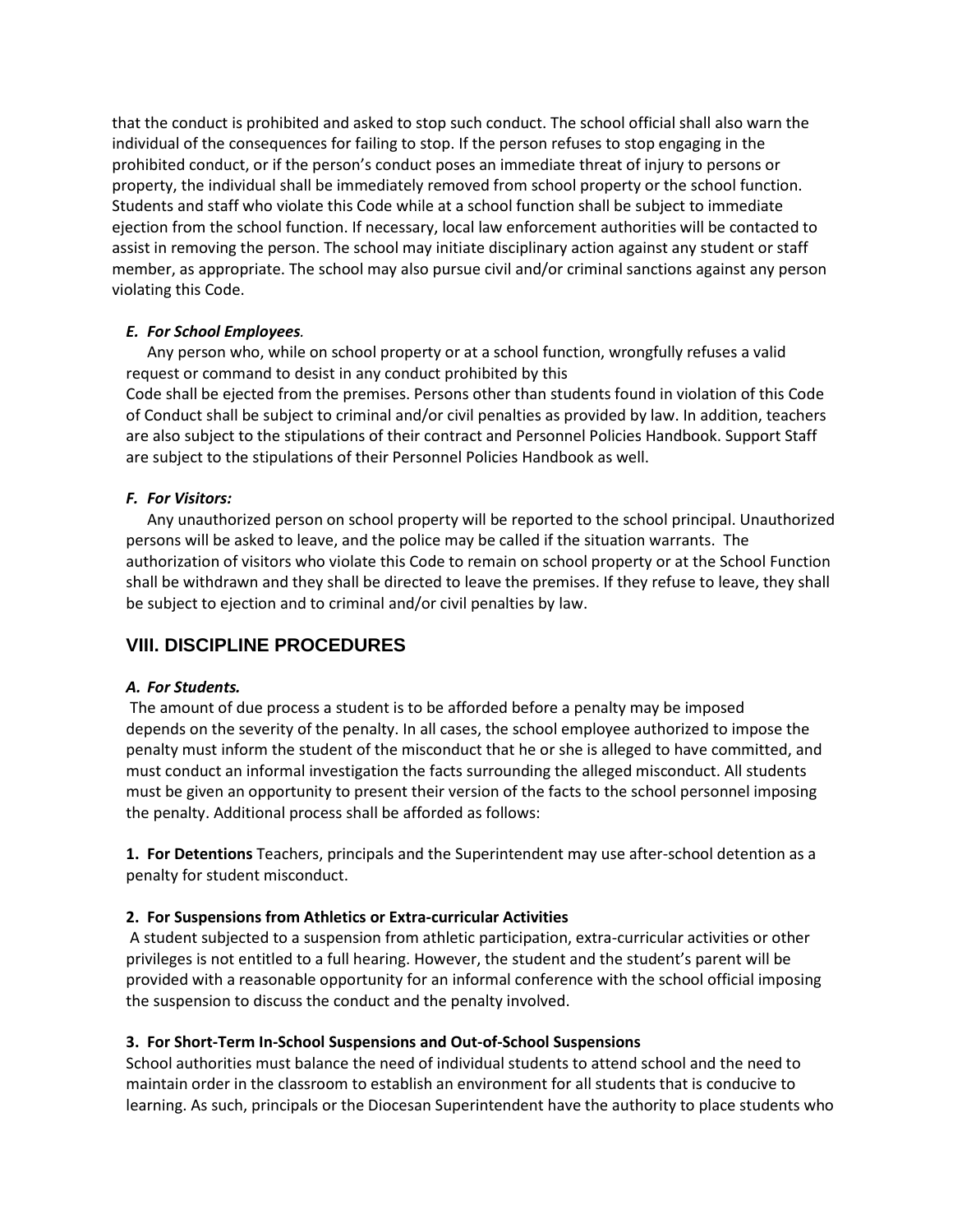would otherwise be suspended from school as the result of a Code violation in "in-school suspension or out-of-school suspension."

A student subjected to a short-term in-school or out-of-school suspension is not entitled to a full Disciplinary Conference. However, the student and the student's parent will be provided with a reasonable opportunity for an informal conference with the school official imposing the in-school suspension to discuss the conduct and the penalty. Any conditions for reentry to school stipulated in the suspension must be satisfied before the student is readmitted to the school.

#### **4. Long-term Suspensions**

When the Superintendent or building principal determines that a suspension for more than five days may be warranted, he or she shall give reasonable notice to the student and the student's parents of their right to a Discipline Conference at which the students and parents will be informed of the charge against the student, as well a report of the evidence given by those persons and circumstances investigated. The student and his parent will have an opportunity to respond to the charges, the evidence, request that additional witnesses or circumstances be investigated, and provide the school official with any other information the student or parent believes will help him or her understand the behavior to render a decision. Attorneys are not present at this conference.

#### **5. For Expulsions**

Permanent suspension is reserved for extraordinary circumstances. When the Superintendent, building principal, or delegate determines that an expulsion might be warranted, he or she shall give reasonable notice to the student and the student's parents of the Discipline Conference at which the student and parents will be informed of the charge against the student, as well a report of the evidence given by those persons and circumstances investigated. At that time, the student and his or her parent will have an opportunity to respond to the charges, the evidence, request that additional witnesses or circumstances be investigated and provide the school official with any other information the student or parent believes will help him or her understand the behavior to render a decision. Attorneys are not present at this conference. 6. Education is a partnership between the school and its students' parents. If in the view of the school that partnership is no longer viable, it may be necessary to withdraw students.

#### *B. Waivers of Disciplinary Conference.*

A student and parent may voluntarily and knowingly waive his or her right to a Disciplinary Conference. In this regard, the parents of the student will be required to sign a form documenting a request for a waiver.

#### *C. School Employees.*

Administrators, teachers and support staff members are subject to the provisions the Code as well as the provisions of their respective

Personnel Policies Handbook and contracts and Faculty Handbook, if any. Any school employee, whose conduct on school property or at a school function disrupts academic or other school activities while on school property, at school functions or at any other times violates or threatens the welfare of the person or property of others or acts in a manner contrary to the Catholic Identity of the school shall be subject to suspension and to further disciplinary action, including termination, as the facts may warrant in accordance with any legal rights to which they may be entitled.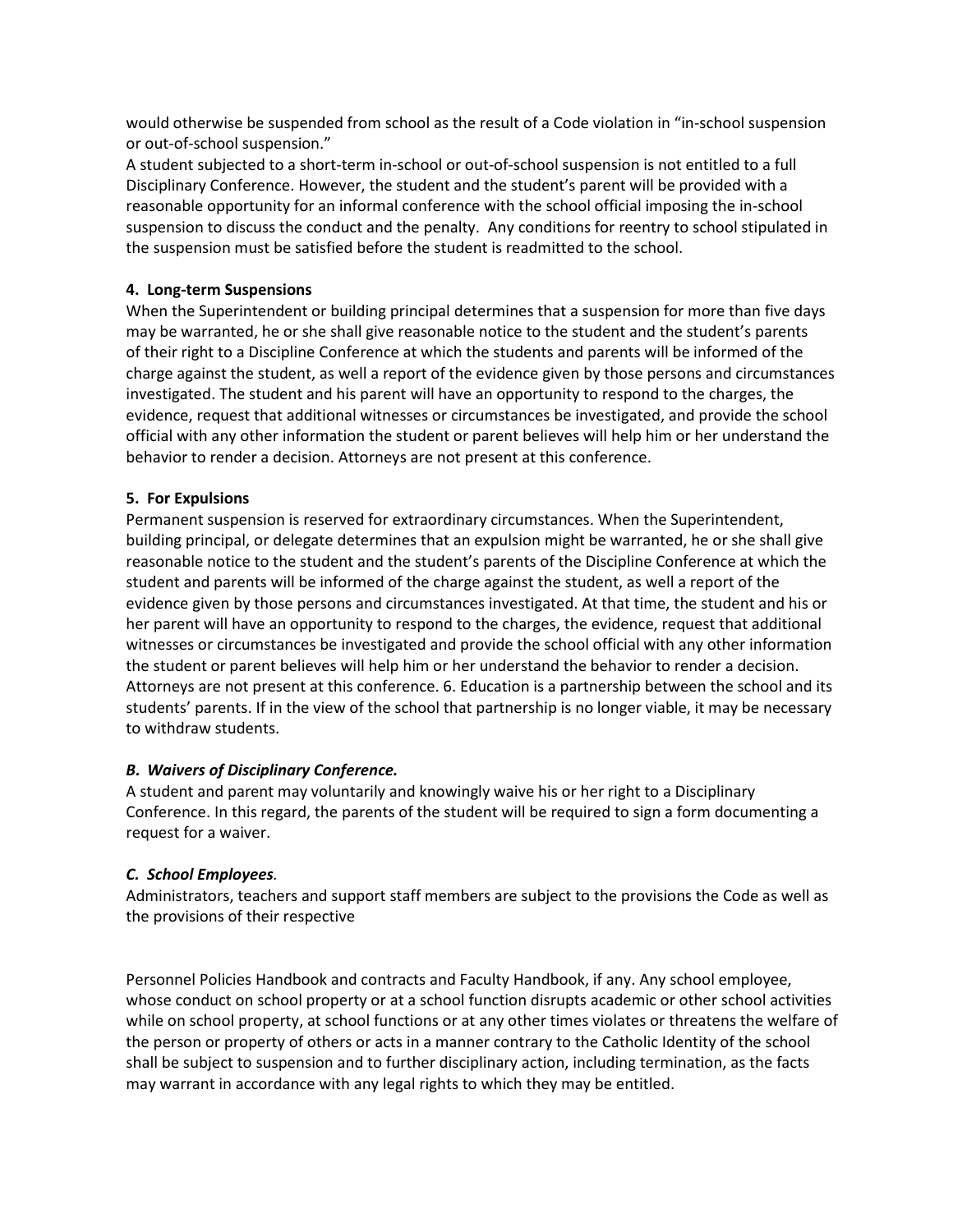#### *D. For Visitors.*

The following procedures shall apply procedurally to violations of this Code by non-students:

1. The principal has the authority to enforce these rules and regulations. The principal may designate such person, or persons, as he or she deems necessary, for the enforcement of these rules and regulations.

2. The principal may initiate and/or receive charges of any alleged violation of these rules and regulations and cause all investigations to be made.

3. The principal may request all lawful assistance to secure, remove, eject or otherwise prevent persons from adversely affecting public order or from materially disrupting normal school processes. 4. Enforcement of these rules and regulations against persons other than the students shall be as provided by law.

# **IX. APPEALS FROM IMPOSITION OF DISCIPLINE FOR STUDENTS**

#### **A.** *Appeals to the Assistant Superintendent for the Region of the Diocese***.**

Appeals from all decisions of the principal relative to this Code shall be taken to the Assistant Superintendent of Catholic Schools for the respective Region of the Diocese. All appeals shall be made in writing and shall set forth the decision appealed from and the grounds for the appeal. The written appeal shall arrive made no later than ten (10) business days from the date of the decision that is the subject of said appeal, unless they can show extraordinary circumstances precluding them from doing so. The Assistant Superintendent for the Region or a delegate will review the case and render a written decision.

#### *B. Appeals to the Superintendent of Schools.*

Final decisions of the Assistant Superintendent for that Region of the Diocese may be appealed by parents to the Diocesan Superintendent of Schools within 10 days of the decision, unless they can show extraordinary circumstances precluding them from doing so. The Diocesan Superintendent will review the case and render a written decision. This decision is binding.

# **X. REFERRAL TO AUTHORITIES**

#### *A. To Law Enforcement.*

The building principal must immediately notify the Diocesan Superintendent of those Code violations that constitute a crime and substantially affect the order or security of a school. The Superintendent or delegate is to inform the appropriate local law enforcement agency as soon as practical, but in no event later than the close of business on the day the Diocesan Superintendent or delegate learns of the violation. The notification may be made by telephone, followed by a letter mailed on the same day. The notification must identify the student(s) and explain the conduct that violated the Code and constituted a crime.

The school will immediately confiscate any weapons, alcohol or illegal substances possessed by a student and will notify the parent of the student involved of the incident. Appropriate disciplinary action will be taken, up to and including expulsion and referral for criminal prosecution.

#### *B. To Juvenile Justice Agencies.*

The Diocesan Superintendent shall refer any student who is determined to have brought a weapon to school who is under the age of 16, or who is 14 or 15 years old and does not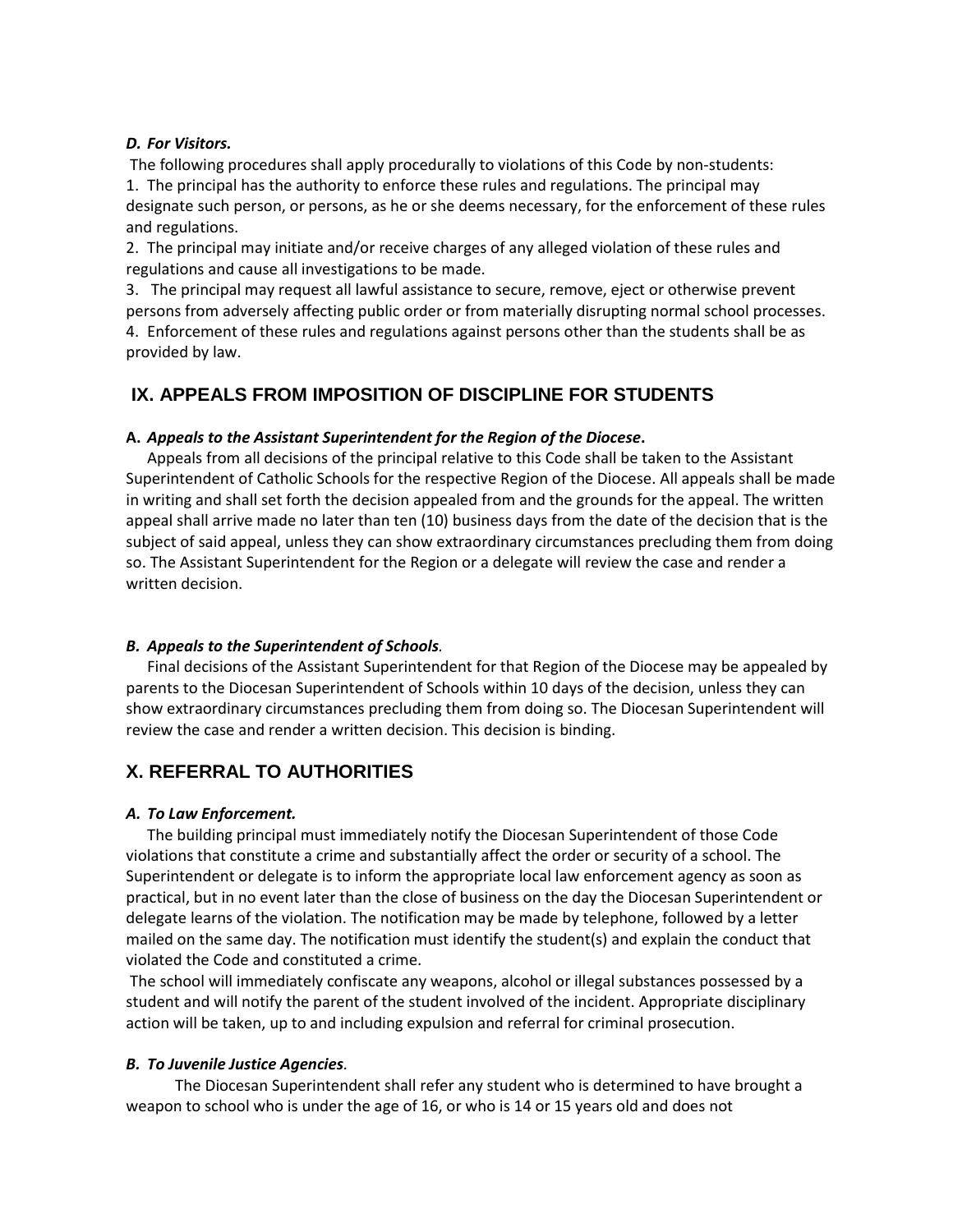qualify for juvenile offender status under the Criminal Procedure Law to the County Attorney for a juvenile delinquency proceeding before the Family Court. The Diocesan Superintendent shall refer a student over the age of 16 and any student 14 or 15 years old who qualifies for juvenile offender status to the appropriate law enforcement authorities for prosecution. Students 14 or 15 years old who qualify for juvenile offender status under §1.20 of the Criminal Procedure Law include those who possess a concealed firearm, machine-gun or loaded firearm on school grounds. The Superintendent may consult the diocesan counsel if he or she has any question as to whether the student in question does qualify for juvenile offender status.

#### *C. To Human Services Agencies.*

The Superintendent, principal, or delegate shall make a referral of a student discipline case to an appropriate human service agency whenever, in his or her judgment, the same is warranted. The Superintendent or delegate may receive and consider the recommendations of the student's principal, teachers, counselor, school psychologist and other pupil services personnel familiar with the student in deciding whether to make such a referral and, if so, to which agency. The parent of the student shall be informed of the referral.

# **XI. ALTERNATIVE EDUCATION PROGRAMS**

The following educational programs shall be utilized as appropriate to meet the individual needs of students:

## *A. For Suspended Students.*

When a student of any age is suspended for violation of this code, the school will take immediate steps to provide the student with adequate alternative instruction.

# **XII. IN-SERVICE EDUCATIONAL PROGRAM**

## *A. Suggested Programs.*

The School will provide in-service education programs for all school staff members to ensure the effective implementation of this Code.

The principal may solicit the recommendations of the school staff, particularly teachers and administrators, regarding in-service programs pertaining to the management and discipline of students.

The following are suggested programs that may be utilized for in-service education for all staff members to ensure effective implementation of this Code:

- 1. School Oriented Programs developed at the building level.
- 2. Superintendent's Workshop days.
- 3. Building Faculty Meetings.
- 4. Assertive Discipline Programs and films presented at the building.

# **XIII. INTERPRETATION**

*A. Calculating Time Limits.*